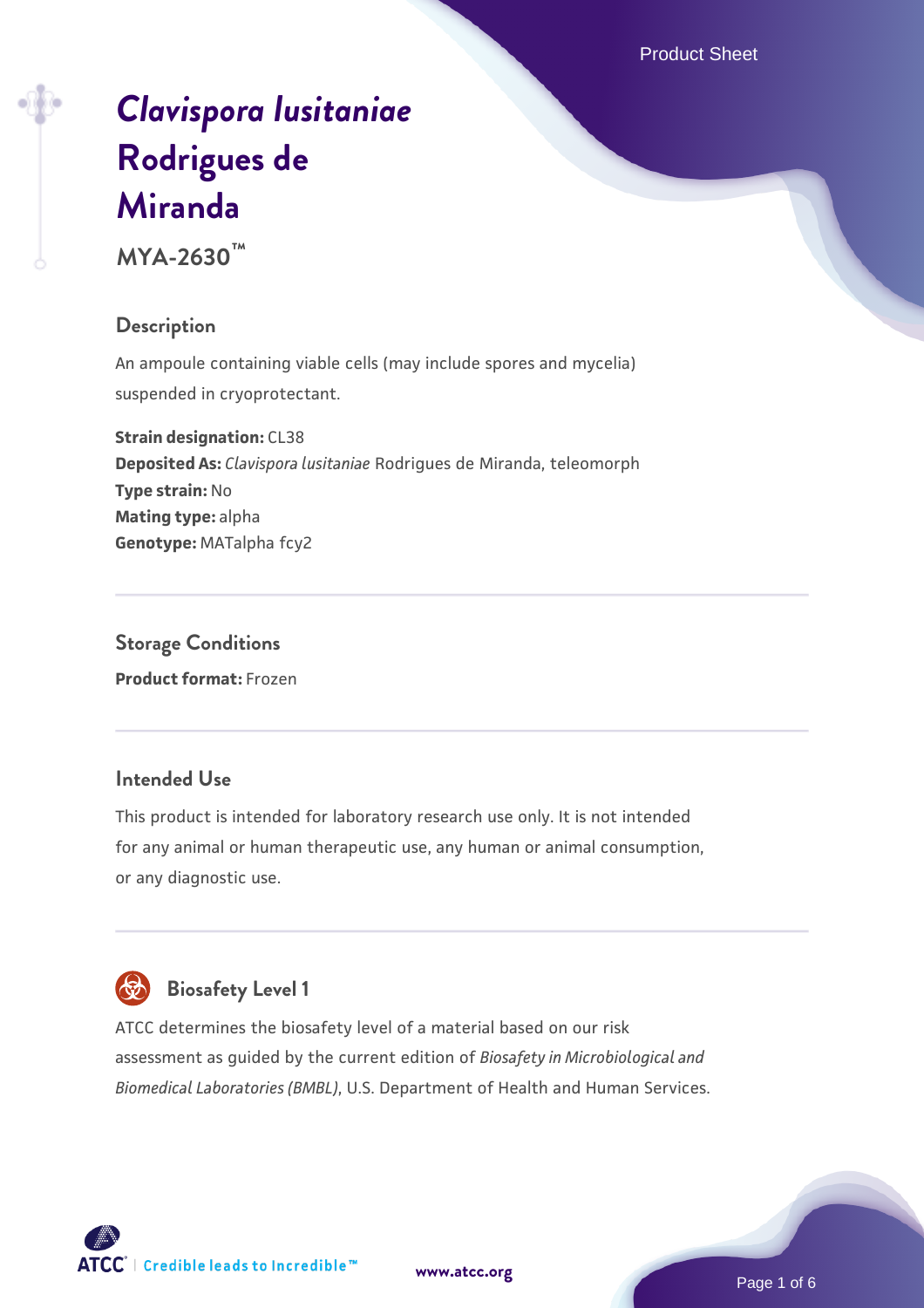It is your responsibility to understand the hazards associated with the material per your organization's policies and procedures as well as any other applicable regulations as enforced by your local or national agencies.

#### Opportunistic pathogen for immunocompromised patients

ATCC highly recommends that appropriate personal protective equipment is always used when handling vials. For cultures that require storage in liquid nitrogen, it is important to note that some vials may leak when submersed in liquid nitrogen and will slowly fill with liquid nitrogen. Upon thawing, the conversion of the liquid nitrogen back to its gas phase may result in the vial exploding or blowing off its cap with dangerous force creating flying debris. Unless necessary, ATCC recommends that these cultures be stored in the vapor phase of liquid nitrogen rather than submersed in liquid nitrogen.

#### **Certificate of Analysis**

For batch-specific test results, refer to the applicable certificate of analysis that can be found at www.atcc.org.

# **Growth Conditions Medium:**  [ATCC Medium 1245: YEPD](https://www.atcc.org/-/media/product-assets/documents/microbial-media-formulations/1/2/4/5/atcc-medium-1245.pdf?rev=705ca55d1b6f490a808a965d5c072196) **Temperature:** 25°C

#### **Handling Procedures**

Frozen ampoules packed in dry ice should either be thawed immediately or



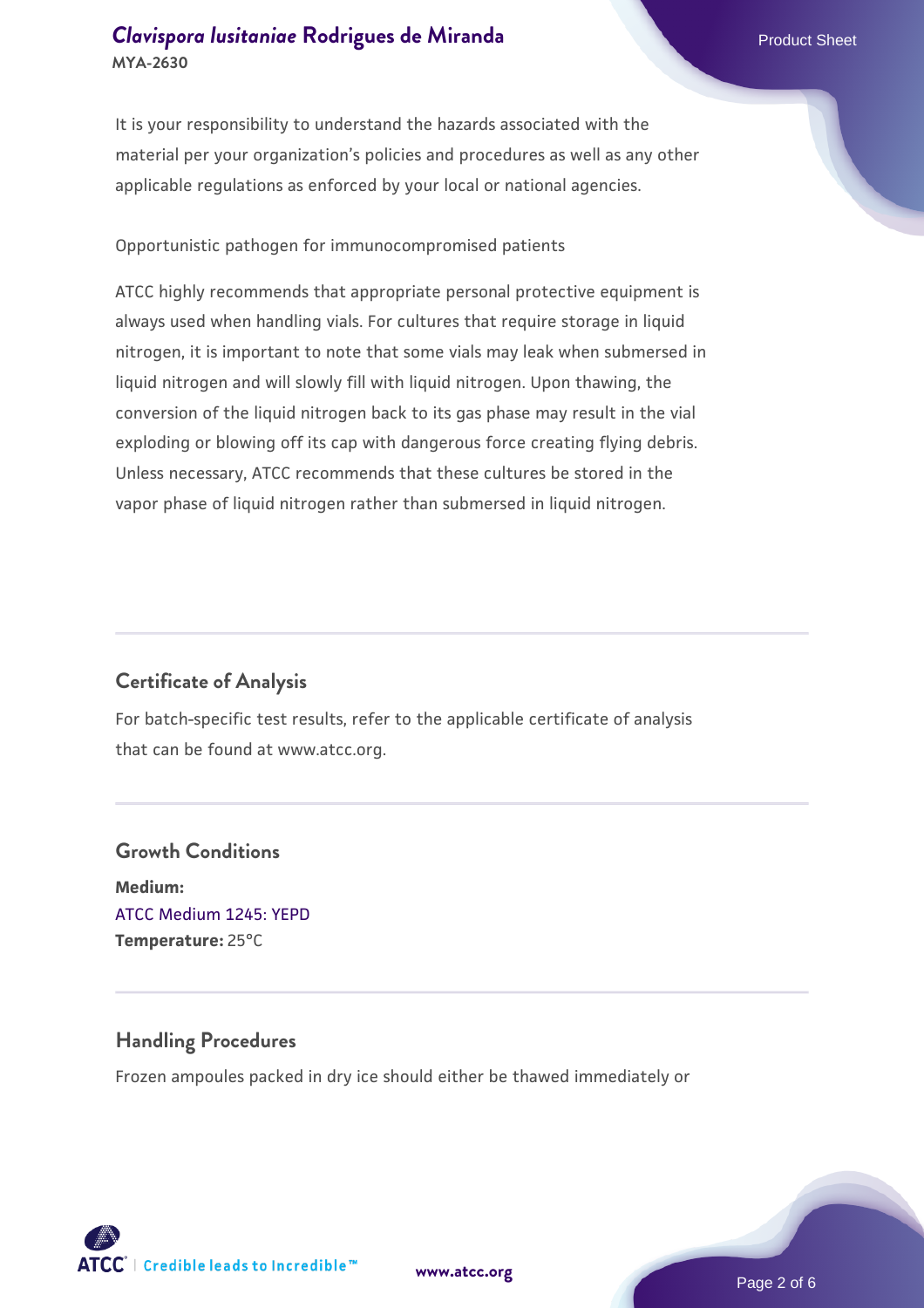stored in liquid nitrogen. If liquid nitrogen storage facilities are not available, frozen ampoules may be stored at or below -70°C for approximately one week. **Do not under any circumstance store frozen ampoules at refrigerator freezer temperatures (generally -20°C).** Storage of frozen material at this temperature will result in the death of the culture.

1. To thaw a frozen ampoule, place in a **2530 °C** water bath, until just thawed (**approximately 5 minutes**). Immerse the ampoule just sufficient to cover the frozen material. Do not agitate the ampoule.

2. Immediately after thawing, wipe down ampoule with 70% ethanol and aseptically transfer 10 microliter (or any amount desired up to all) of the content onto a plate or broth with medium recommended.

3. Incubate the inoculum/strain at the temperature and conditions recommended.

4. Inspect for growth of the inoculum/strain regularly. The sign of viability is noticeable typically after 3-4 days of incubation. However, the time necessary for significant growth will vary from strain to strain.

#### **Notes**

Mating type alpha fcy2; resistant to flucytosine 5-fluorocytosine, ancobon.

Additional, updated information on this product may be available on the ATCC web site at www.atcc.org.

## **Material Citation**

If use of this material results in a scientific publication, please cite the material in the following manner: *Clavispora lusitaniae* Rodrigues de Miranda (ATCC MYA-2630)

#### **References**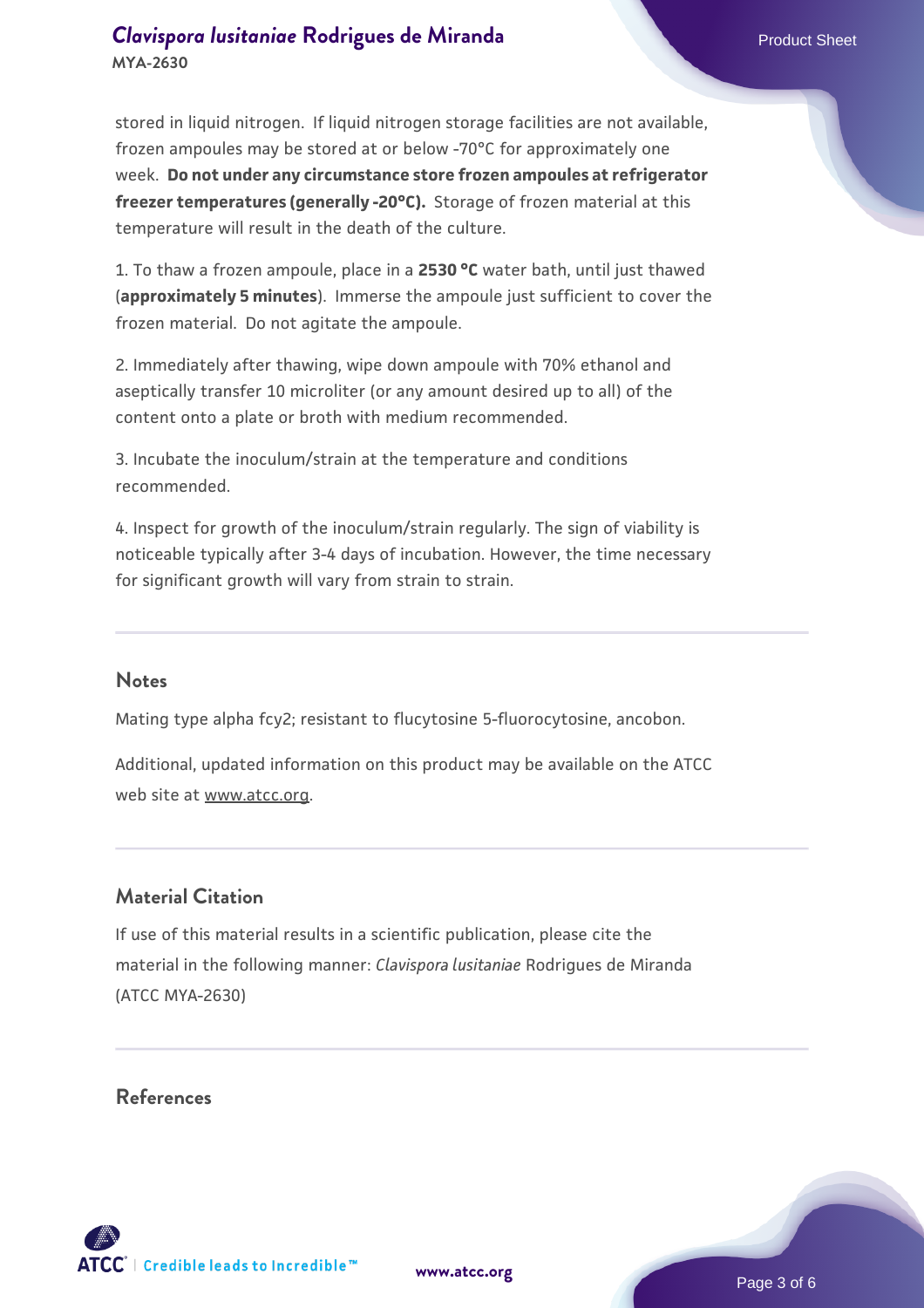References and other information relating to this material are available at www.atcc.org.

#### **Warranty**

The product is provided 'AS IS' and the viability of ATCC® products is warranted for 30 days from the date of shipment, provided that the customer has stored and handled the product according to the information included on the product information sheet, website, and Certificate of Analysis. For living cultures, ATCC lists the media formulation and reagents that have been found to be effective for the product. While other unspecified media and reagents may also produce satisfactory results, a change in the ATCC and/or depositor-recommended protocols may affect the recovery, growth, and/or function of the product. If an alternative medium formulation or reagent is used, the ATCC warranty for viability is no longer valid. Except as expressly set forth herein, no other warranties of any kind are provided, express or implied, including, but not limited to, any implied warranties of merchantability, fitness for a particular purpose, manufacture according to cGMP standards, typicality, safety, accuracy, and/or noninfringement.

#### **Disclaimers**

This product is intended for laboratory research use only. It is not intended for any animal or human therapeutic use, any human or animal consumption, or any diagnostic use. Any proposed commercial use is prohibited without a license from ATCC.

While ATCC uses reasonable efforts to include accurate and up-to-date information on this product sheet, ATCC makes no warranties or representations as to its accuracy. Citations from scientific literature and patents are provided for informational purposes only. ATCC does not warrant



**[www.atcc.org](http://www.atcc.org)**

Page 4 of 6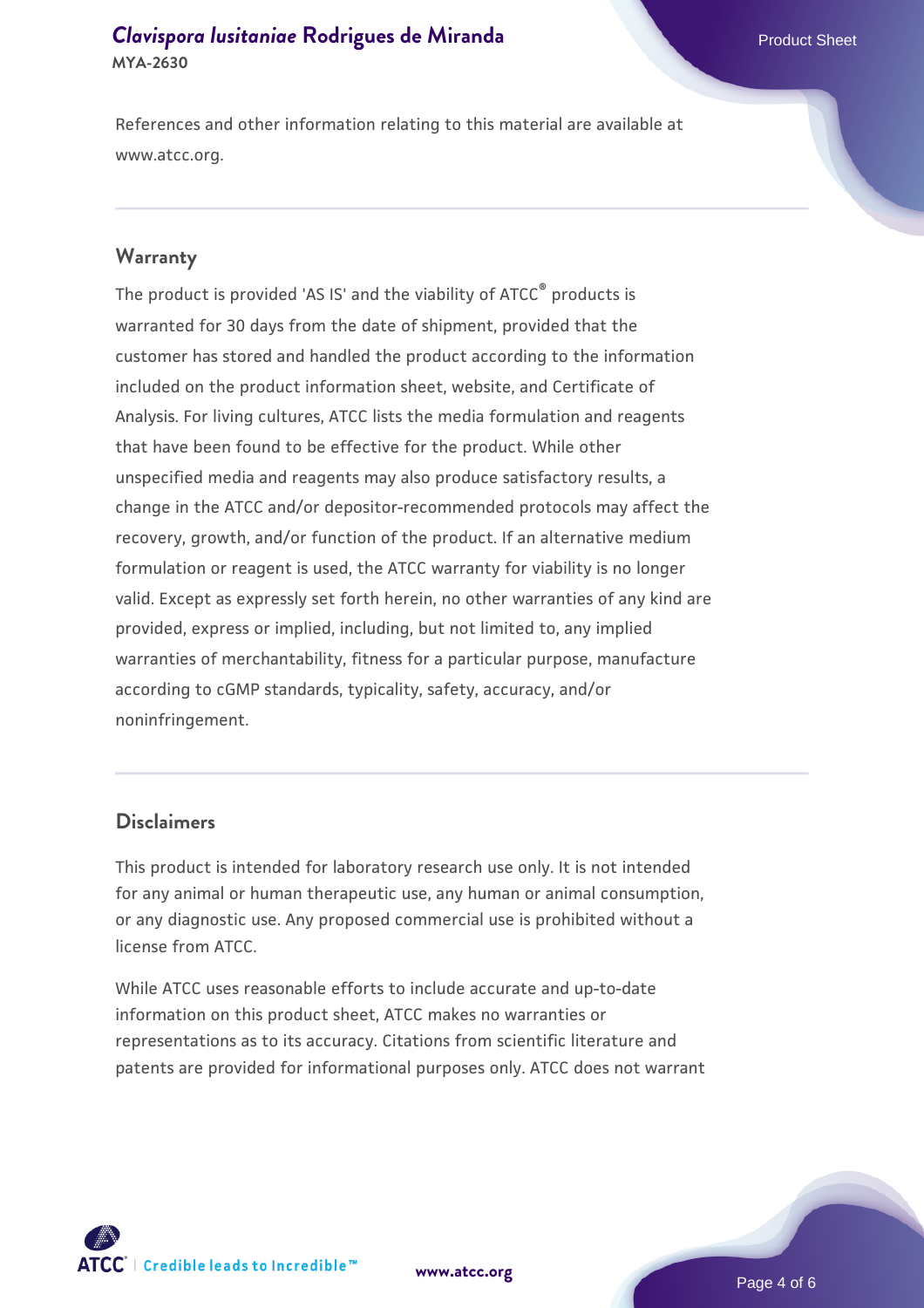that such information has been confirmed to be accurate or complete and the customer bears the sole responsibility of confirming the accuracy and completeness of any such information.

This product is sent on the condition that the customer is responsible for and assumes all risk and responsibility in connection with the receipt, handling, storage, disposal, and use of the ATCC product including without limitation taking all appropriate safety and handling precautions to minimize health or environmental risk. As a condition of receiving the material, the customer agrees that any activity undertaken with the ATCC product and any progeny or modifications will be conducted in compliance with all applicable laws, regulations, and guidelines. This product is provided 'AS IS' with no representations or warranties whatsoever except as expressly set forth herein and in no event shall ATCC, its parents, subsidiaries, directors, officers, agents, employees, assigns, successors, and affiliates be liable for indirect, special, incidental, or consequential damages of any kind in connection with or arising out of the customer's use of the product. While reasonable effort is made to ensure authenticity and reliability of materials on deposit, ATCC is not liable for damages arising from the misidentification or misrepresentation of such materials.

Please see the material transfer agreement (MTA) for further details regarding the use of this product. The MTA is available at www.atcc.org.

## **Copyright and Trademark Information**

© ATCC 2021. All rights reserved. ATCC is a registered trademark of the American Type Culture Collection.

#### **Revision**

This information on this document was last updated on 2021-05-20

#### **Contact Information**



**[www.atcc.org](http://www.atcc.org)**